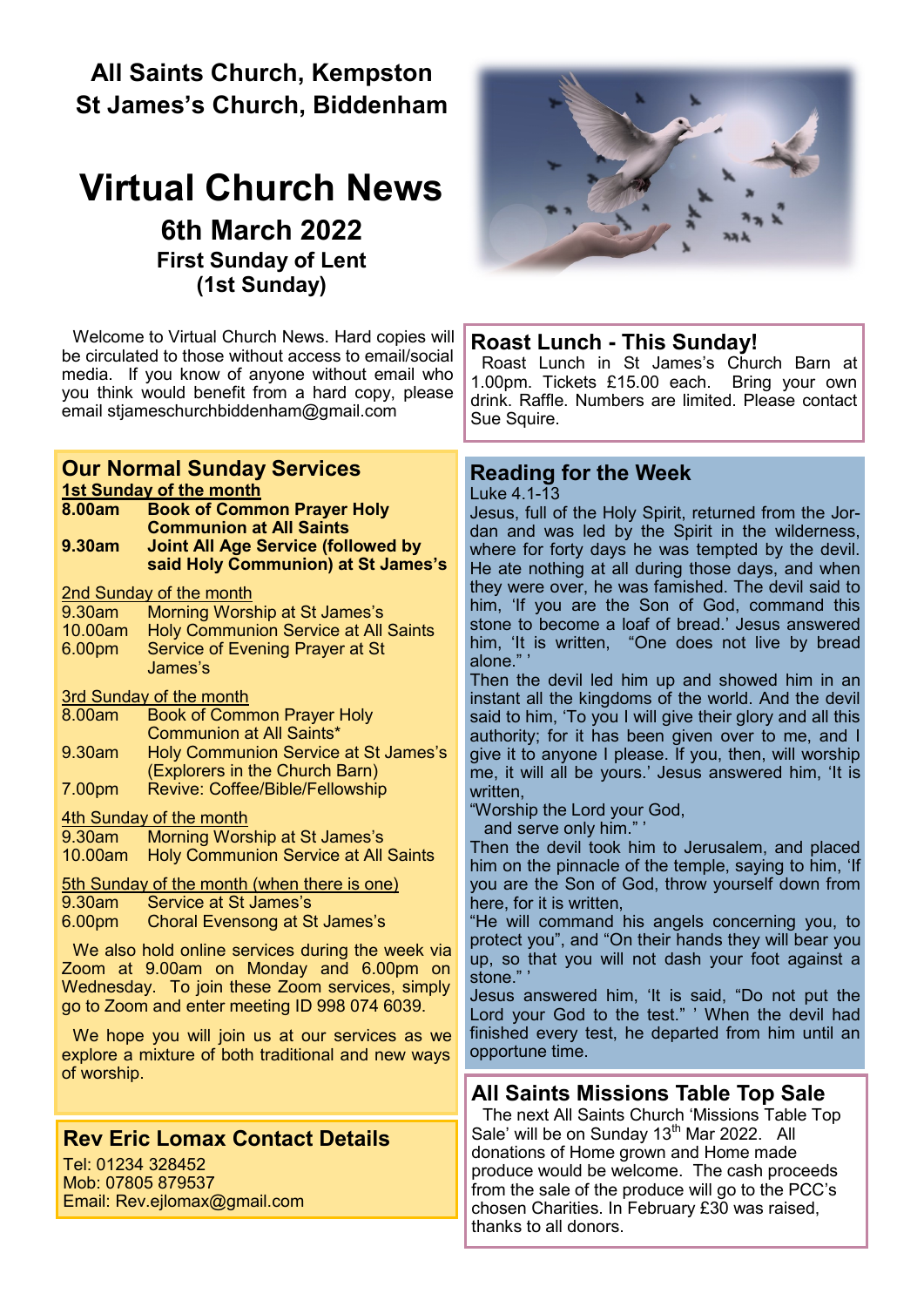## **Message from Rev Eric Lomax**

A week ago, I was in Northumbria, one of the most beautiful stretches of coastline in the UK. It was the centre of three storms that hit the UK in quick succession, and as I walked along Bamburgh beach at 7.30am one day, I found myself in a sandstorm. If you stand on a beach, one would normally expect the wind to come in from the sea, but the wind was being carried across the UK from West to East, and the sand on the beach was coming from the sand dunes, and as the waves came in, the foam was being carried backwards into the North Sea. As a photographer (I prefer photo-artist, though Liz finds that a bit pretentious), I prefer stormy weather. This is because when we get past our own feelings of cold and vulnerability, storms are often very beautiful events filled with movement and colour and drama. People do not like grey skies, but equally, a plain blue sky can be dull and uninteresting.

The Sunday before I went away, we had the reading from Luke 8, in which panicking disciples in the boat face a storm and Jesus is woken gently from his sleep to calm the storm. As a consequence of this, and the other terrible events happening in the Ukraine, storms were on my mind. I encountered a particularly difficult storm on Holy Island, Lindesfarne, while I was away. I went to the Abbey, which overlooks the bay, and thought I would sit it out inside. After all, this was a retreat, and I was really there to pray. The door of the Abbey was locked, so I went down to the bay, which looked out towards Lindesfarne Castle, the sandbanks, with Bamburgh Castle and the Farne Islands out in the distance. I sat down and waited for the storm to pass. I got a little wet with the rain.

## **Let us pray…**

Heavenly Father, your Son battled with the powers of darkness, and grew closer to you in the desert: help us to use these days to grow in wisdom and prayer that we may witness to your saving love in Jesus Christ our Lord. Amen

#### **Plants!**

The St James's Social Committee are planning a tea party in May/June (more details to follow) at which they hope to have a plant stall. If you are taking cuttings or sowing seeds, it would be great if you could do a few extra! Thankyou.



This Sunday, we begin Lent with the account of Jesus facing temptation in the Wilderness. He undergoes three kinds of temptation, all of which he rejects, and all of which were about the abuse of power. Jesus had a task that he had to complete, and that task would involve suffering on the cross for the sake of humanity.

Storms and Wilderness are part of the journey of faith, because it is in these situations we realise our dependency on God. This is illustrated profoundly in the story of the Israelites spending 40 years in the wilderness, and Jesus spending 40 days in the wilderness.

There is little dispute that at the moment we, in Europe, as a consequence of recent and current events, face a wilderness and storm of uncertainty. The period of Lent, which begins this week, reminds us of this, and as much as anything, it is an opportunity to spend time in the presence of God, and place our trust in him.

I believe that the storm will end in good time. We have no idea how it will end, but what God wants us to realise is that he has a place for us at the end of this wilderness journey, and that we should put our trust in him.

God bless,

**Eric** 

Her

children arise and call her blessed

> $27th$ March

# **MOTHERING SUNDAY**

Join us to celebrate **Mothering Sunday** 

Posies of flowers will be given out during the service

> Everyone Welcome!

**St James's Church Biddenham**  $9.30<sub>cm</sub>$